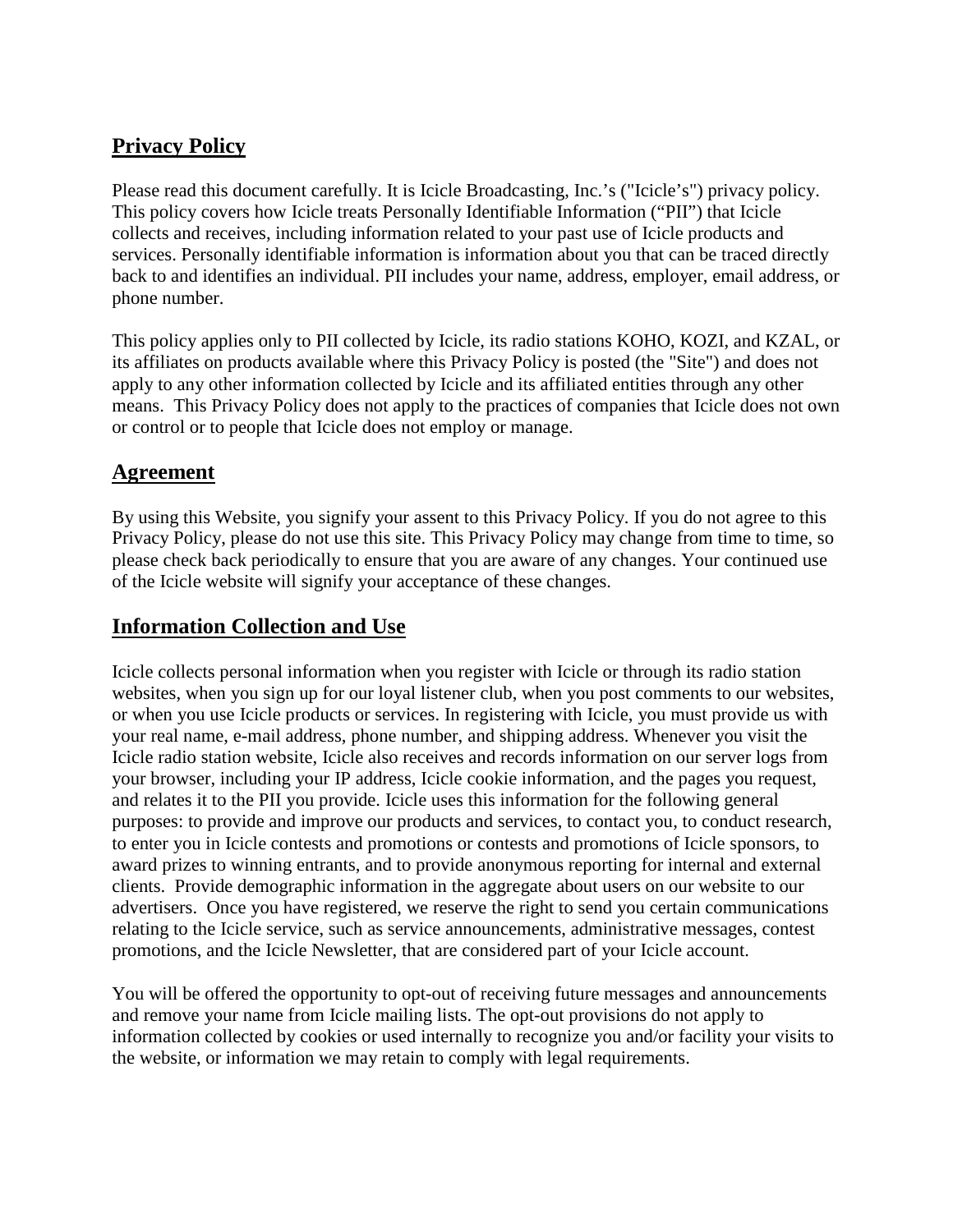Our Site uses a software technology called "cookies." Cookies are small text files that we place in visitors' computer browsers to store their preferences. Cookies themselves do not contain any PII.

"Web beacons" are small pieces of code placed on a web page to monitor the behavior and collect data about the visitors viewing a web page. For example, web beacons can be used to count the users who visit a web page or to deliver a cookie to the browser of a visitor viewing that page. We may use web beacons on our Site from time to time for this purpose.

#### **Information Sharing and Disclosure**

Icicle does not rent, sell, or share PII about you with other people or nonaffiliated companies, except to provide products or services you've requested, when we have your permission, or under the following circumstances: we provide the information to trusted partners who work on behalf of or with Icicle under confidentiality agreements. These companies may use your PII to help Icicle communicate with you about offers from Icicle and our marketing partners. However, these companies do not have any independent right to share this information.

Credit card information is used only for payment processing and fraud prevention. Credit card information and other sensitive personal information required to process a purchase is not used for any other purpose by our financial services providers or us and will not be kept longer than necessary for providing the services offered by us.

We may disclose PII in response to legal process, for example, in response to a court order or a subpoena. We also may disclose PII in response to a law enforcement agency's request, or where we believe it is necessary to investigate, prevent, or take action regarding illegal activities, suspected fraud, situations involving potential threats to the physical safety of any person, violations of our Terms of Service, to verify or enforce compliance with the policies governing our products and applicable laws, or as otherwise required or permitted by law or consistent with legal requirements. In addition, we may transfer PII about you if we or one of our business units are acquired by, sold to, or merged with another company.

# **Confidentiality and Security**

We have taken steps to assure that all information collected will remain secure and in its original form, i.e. free from any alteration. As such, access to all personal information is strictly controlled. We have put in place appropriate physical, electronic, and managerial procedures in an effort to safeguard and help prevent unauthorized access, maintain data security, and correctly use the information we collect online.

We are particularly sensitive to visitors' security concerns regarding the use of credit cards to purchase Icicle's products. For orders placed on our Site, we use a technology that automatically encrypts credit card data while information is being transmitted over the Internet, provided that the visitor's browser supports the Secure Socket Layer protocol (SSL).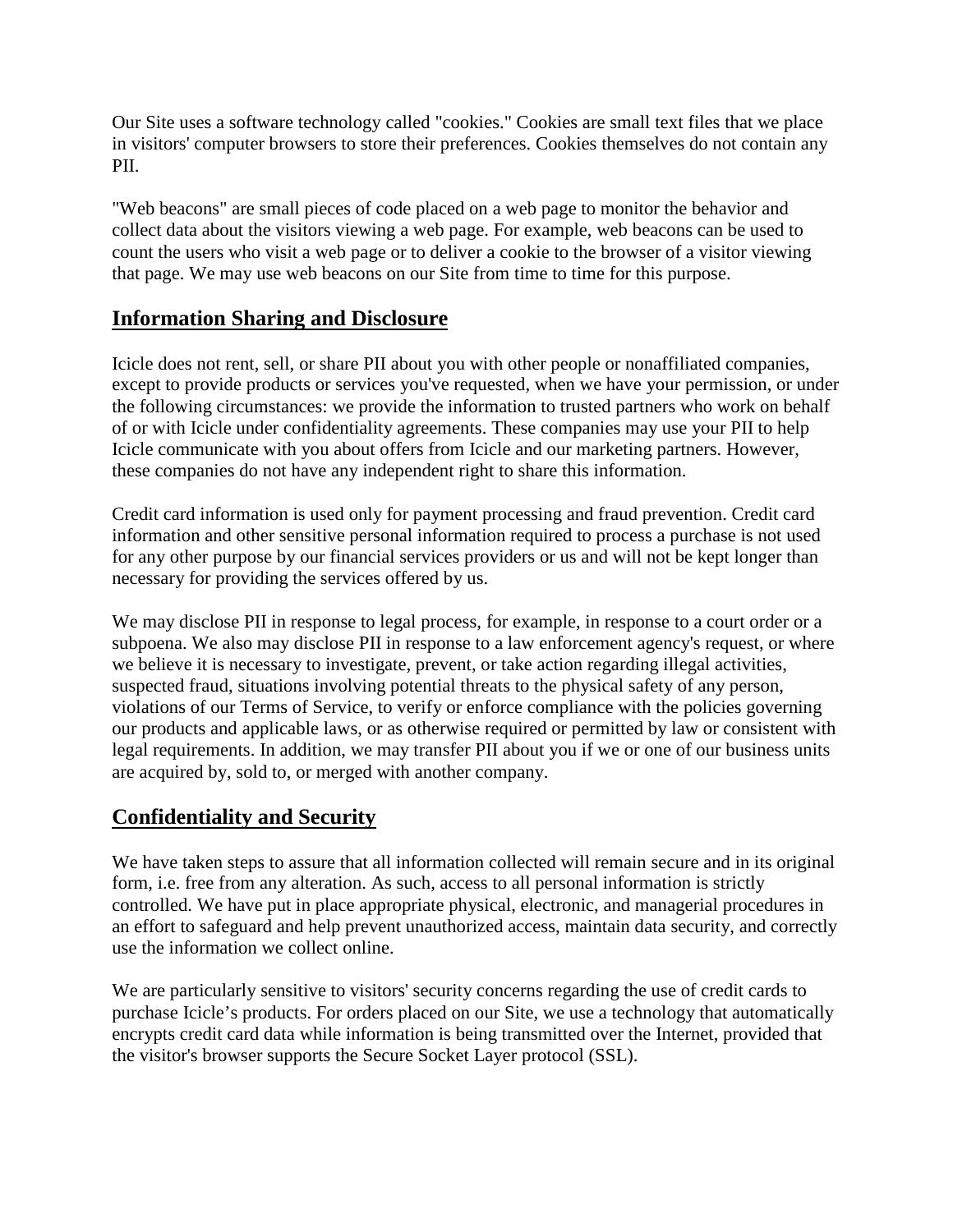To verify the security of your PC's web connection at our Service, check the lower left corner of your browser window after accessing the server. If you see an unbroken or a closed lock, then SSL is active and the server is secure. You may also check by looking at the URL line of your browser. When accessing a secure server, the Site address will change from "http" to "https".

Icicle is not responsible for and will not be a party to any transactions between you and a third party provider of products, information or services. Icicle does not monitor such transactions to ensure the confidentiality of your credit card information. Any separate charges or obligations you incur in your dealings with these third parties linked to Icicle's website are your responsibility.

#### **Your California Privacy Rights**

If you are a California resident, California Civil Code Section 1798.83 permits you to request and obtain from us once a year, free of charge, information about the personal information (if any) we disclosed to third parties for direct marketing purposes in the preceding calendar year. If applicable, this information would include a list of the categories of personal information that was shared and the names and addresses of all third parties with which we shared information in the immediately preceding calendar year. If you do not want your name and contact information to be shared with any company or organization, you may notify us at any time by writing to us at the email and or regular mail address below.

# **Online Forums**

You agree, through your use of any and all online forums (e.g., when you post a comment) made available on Icicle's websites, that any material you post ("User Content") shall not: (a) infringe the intellectual property, proprietary, privacy or publicity rights of any third party; (b) violate any law or regulation; (c) be defamatory, indecent, obscene, abusive, vulgar, hateful, harassing, child pornographic or harmful to minors; (d) contain any viruses, trojan horses, disabling code, worms, time bombs, "clear GIFs" cancelbots, or other computer programming or routines that are intended to, or which in fact, damage, detrimentally interfere with, monitor, intercept, or expropriate any data, information, packets, or personally-identifiable information, or e) constitute Spam, flooding, advertisements, chain letters, pyramid schemes, or solicitations. You acknowledge and agree that we may take any action we deem appropriate as to any User Content communicated by you, if we believe, in our sole discretion, that it may expose us to liability, or damage our relationship with any of our suppliers, licensors, ISPs or other users of the System. As to all User Content, you hereby grant to us an exclusive, perpetual, worldwide, irrevocable, assignable, royalty-free license, fully sublicensable through multiple tiers, to exercise all intellectual property rights, in and to all or any part of your User Content, in any medium now known or hereafter developed, subject to restrictions and limitations imposed elsewhere on the site, and by applicable federal law. Icicle also reserves the right to invoke the "safe harbor" provision of the Digital Millennium Copyright Act (17 U.S.C. § 512(c)) concerning the removal of copyrighted or trademarked materials from the forums. See our Terms of Use http://www.kohoradio.com/?q=privacy-policy, which are hereby incorporated by reference.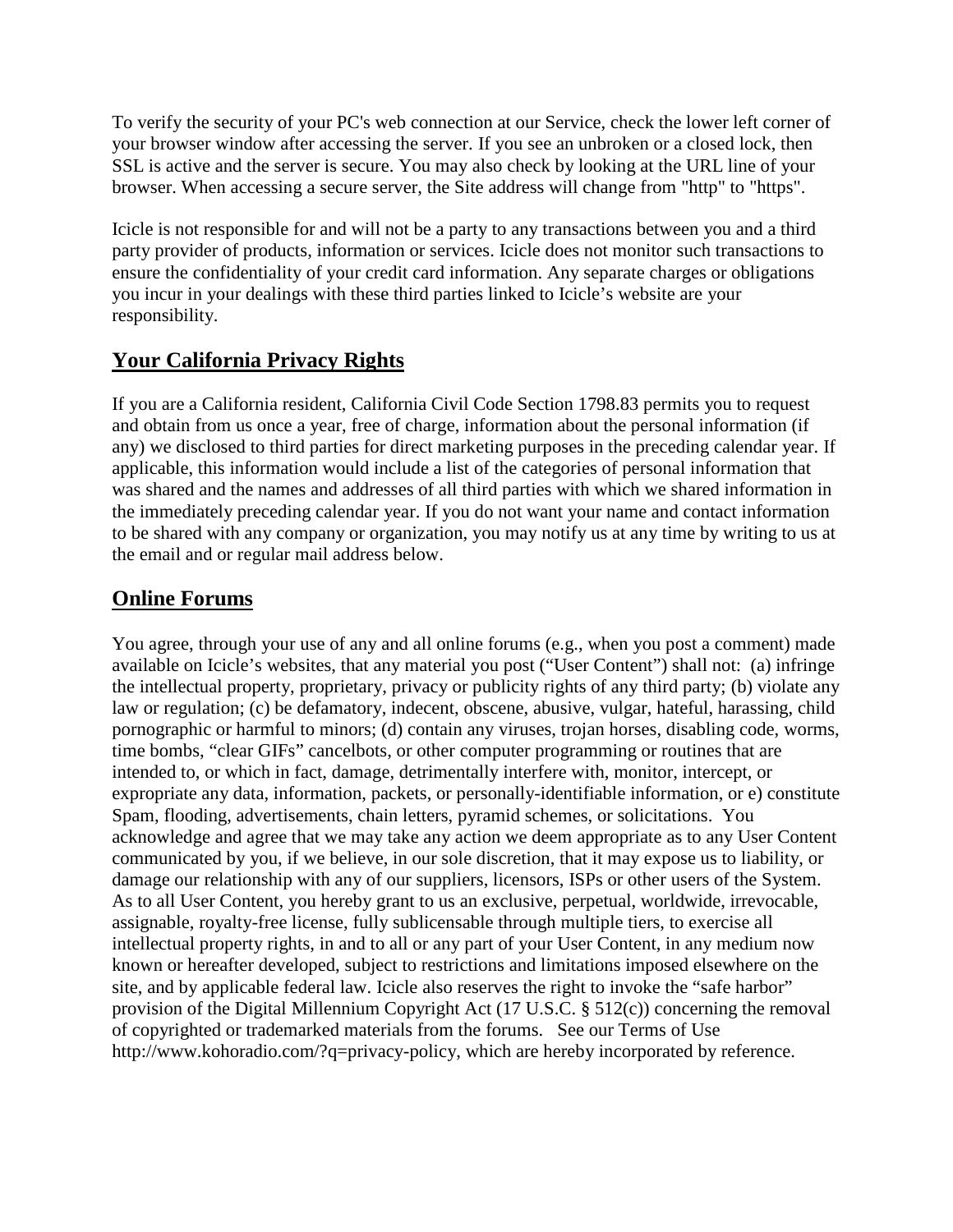You acknowledge and agree that content provided by others ("Other User Content") may include content owned by independent content providers (including other users), and licensed to us. You must evaluate, and bear the risk associated with, the accuracy, completeness or usefulness of any Other User Content. We do not pre-screen Other User Content as a matter of policy, but we reserve the right, but do not undertake the responsibility, to remove Other User Content at any time that we deem it to be harmful, offensive, or otherwise in violation of this Agreement.

Note that it is impossible for Icicle to confirm the validity of posts. Please remember that Icicle does not actively monitor the posted messages, and as such, is not responsible for the content contained within. Icicle does not warrant the accuracy, completeness, or usefulness of any information presented. The posted messages express the views of the author, and not necessarily the views of Icicle. Anyone who feels that a posted message is objectionable is encouraged to notify an administrator or moderator of this forum immediately. Icicle reserves the right to, but assumes no obligation to actively investigate or, remove objectionable content, within a reasonable time frame, if we determine that removal is necessary in our sole judgment. This is a manual process, however, please realize that we may not be able to remove or edit particular messages immediately.

You remain solely responsible for the content of your posted messages. Furthermore, you agree to indemnify and hold harmless Icicle. Icicle also reserves the right to reveal your identity (or any other related information collected on this Site) in the event of a formal complaint or legal action arising from any situation caused by your use of this forum. In no event shall Icicle be held responsible for any damage that occurs based on Other User Content provided on the forums.

Any information Icicle determines to be inaccurate, unhelpful or inappropriate for any reason will be removed, with or without prior notice. Appropriate sanctions may be applicable. This policy applies to member profile information as well.

Please note that with each post, your IP address is recorded, in the event that you need to be banned from this forum or your ISP contacted. This will only happen in the event of a major violation of this agreement.

Also note that Icicle's online forums place a cookie, a text file containing bits of information in your browser's cache. The collection and usage of this information is governed by Icicle's Privacy Policy.

#### Questions and Suggestions

If you have questions or suggestions, please email Icicle at **dhartl@sleepinglady.com** or call us at 509.667.2400